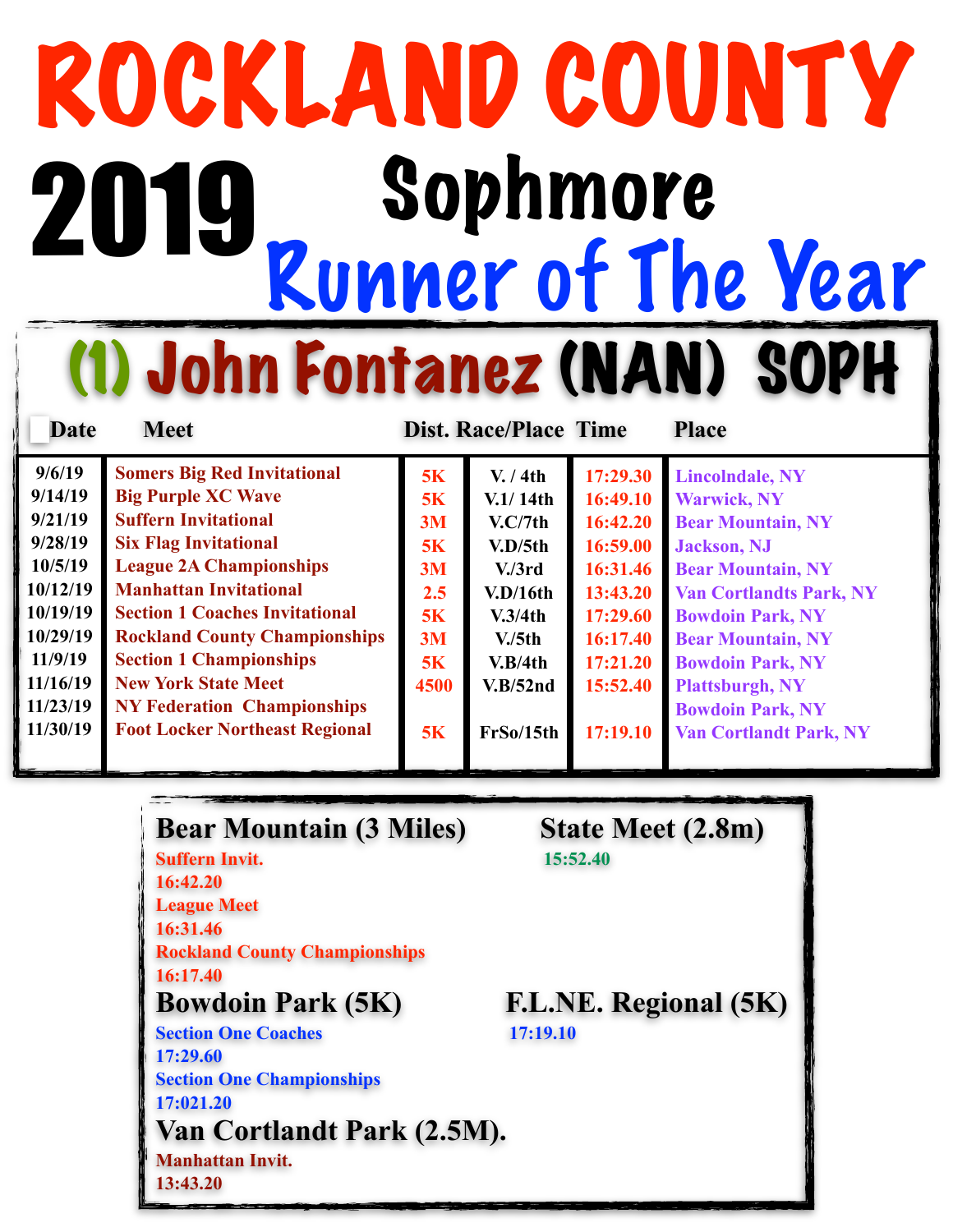### (2) Kieran Dudek (CS) SOPH

#### Best Times This Year.

 Bear Mountain State Park 16:40.80 PR Suffern Invitational Van Cortlandt Park 13:51.10 PR Manhattan Invitational Bowdoin State Park 17:05.90 PR Section One Coaches

### (3) Neil Datero (SUFF) SOPH

#### Best Times This Year.

 Van Cortlandt Park 14:13.70 PR Manhattan Invitational Bowdoin State Park 17:56.70 PR Section One Coaches

Bear Mountain State Park 16:38.30 PR Rockland County Championships

## (4) Remy Moreno (CS) SOPH

#### Best Times This Year.

 Bear Mountain State Park 16:56.40 PR Suffern Invitational Van Cortlandt Park 14:20.50 PR Manhattan Invitational Bowdoin State Park 17:59.30 PR Section One Coaches

## (5) Michael Niero (NR) SOPH

#### Best Times This Year.

Van Cortlandt Park 14:44.50 PR Manhattan Invitational

 Bear Mountain State Park 17:22.50 PR Rockland county Championships Bowdoin State Park 17:54.30 PR Section One Championships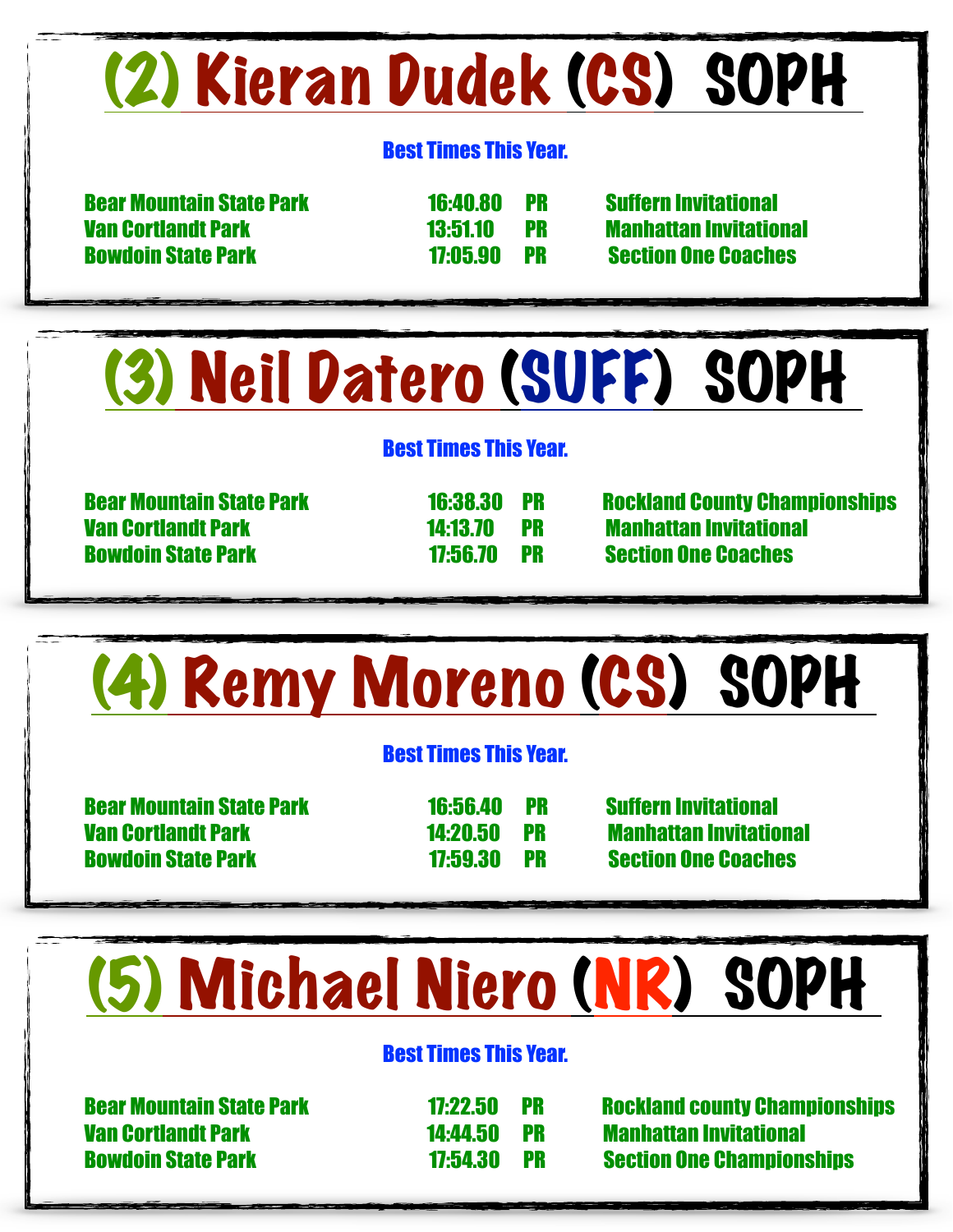## (6) Ephraim Luba (NY) SOPH

### Best Times This Year.

 Bear Mountain State Park 17:18.66 PR League Meet Van Cortlandt Park 14:44.60 PR Manhattan Invitational

Bowdoin State Park 18:12.90 PR Section One Championships

### (7) Austin Holmes (TZ) JR

### Best Times This Year.

Van Cortlandt Park 14:55.20 PR Manhattan Invitational

Bear Mountain State Park 17:30.90 PR Rockland county Championships Bowdoin State Park 18:21.30 PR Section One Championships



### (9) Robert Royston (NY) SOPH

### Best Times This Year.

 Van Cortlandt Park 14:58.50 PR Manhattan Invitational Bowdoin State Park 18:33.90 PR Section One Coaches

Bear Mountain State Park 17:47.20 PR Rockland county Championships